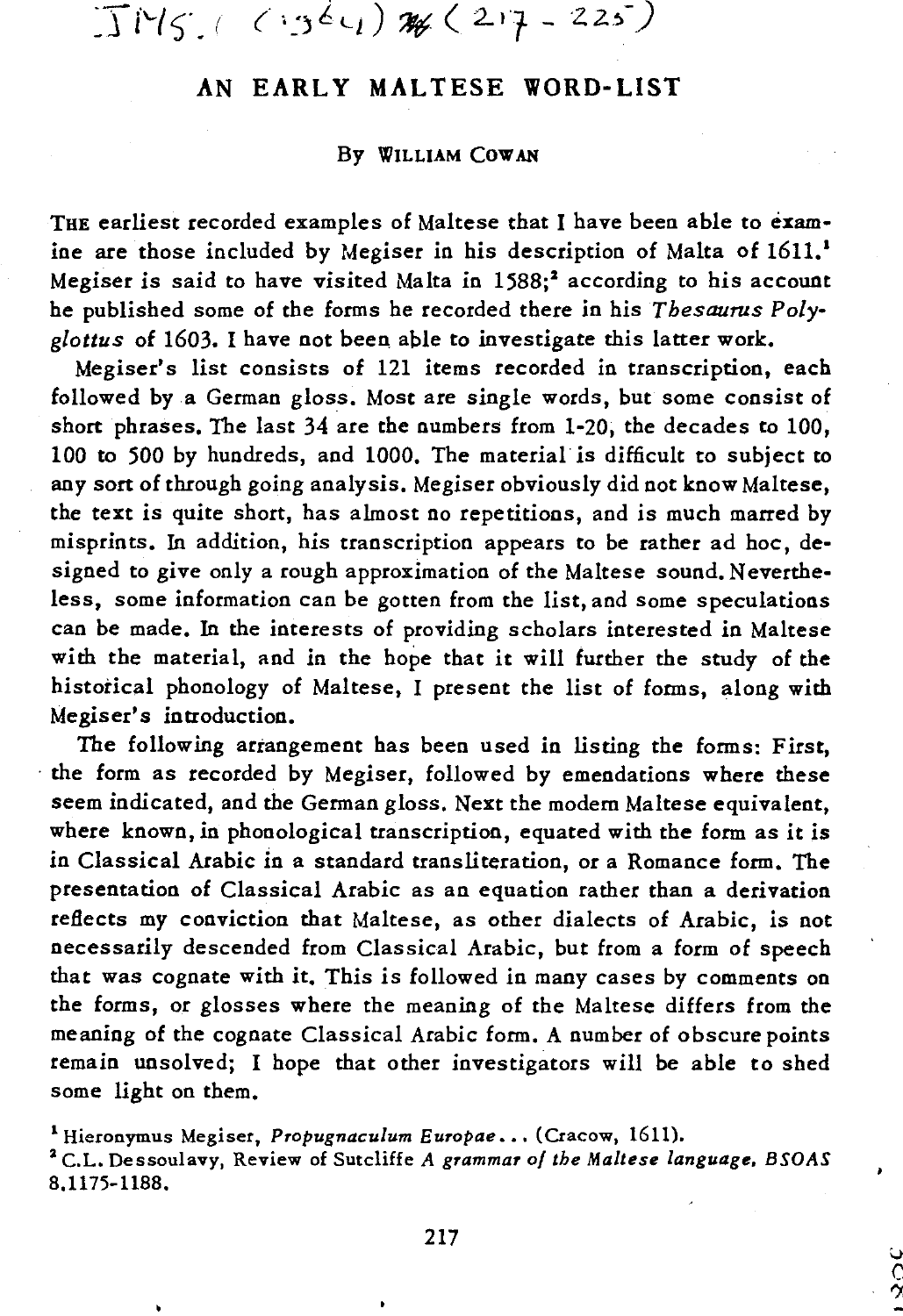Megiser, pp. 11-17:

'Ein kurzes Specimen der Maltesischen Sprach/oder verdeutschung etlicher gemeiner wörter der Africanischen oder Morischen sprach/wie solche von altersher und noch heutigs tags in der Insul Maltagebreuchlich.'

1. Alla 'Gott'. /'alla/ = /'allaah/. The widespread emphasis of Arabic  $/1/$  in this word is reflected in the Maltese vocalization with  $/a/$ .

2. Semme 'Himmel'. /séma/ = /sama: ?/. Megiser's writing of geminate consonants does not seem to have any relation to the presence or absence of gemination in the form itself.

3. Digna 'Welt'. /dinya/ = /dunya:/.

4. Razal 'Mann', /rá;jel/ = /rajul/. The use of the graph z was probably an attempt to indicate an affricate of some kind which Megiser would have no other way of indicating.

5. Mara 'Weib'. /mára/ = /?imra?ah/.

6. Ebni 'Sohn'.  $\sqrt{(\text{bni})} = \sqrt{\text{bini}}$ . 'my son'. Megiser's form includes the possessive pronoun.

7. Schems (Scheb-) 'Jüngling'. / $\text{sep}/\equiv$ / $\text{Sabb}/$ .

8. Schiech 'Alt'. /Sieh/ = /Sayx/. The present day Maltese form is irregular in development, showing /ie/ < /i:/, where the expected reflex of Ar. /ay/ is /ey/. The form may be borrowed from a North African dialect of Arabic where the standard of development is /i:/. If the German graph ie is to be read [i:], then Megiser's form shows that the pronunciation with  $/i$ :/ was current in his day, and the diphthongization to /ie/ had not yet taken place.

9. Rani 'Reich'. /  $\frac{2}{a}$ :ni/ = /  $\gamma$ aniyy/. Dessoulavy has already pointed out that Megiser's use of r here indicates that he was attempting to reproduce the voiced velar spirant  $/\gamma$ , which was still distinct from the voiced pharyngeal spirant /9/.

10. Euchir (Fuchir) 'Arm'.  $/f$ ?i:r/ = /faqi:r/. Megiser's form may reflect an intermediate stage \*/fuqi:r/, where the \*/u/ developed from analogy with the plural /fuqara:?/.

11. Sabec 'Schön'. /sabieh/ = /sabi:h/.

12. Ecre 'Heszlich'. /  $\gamma$ kreh/ =  $\gamma$ akrah/. In general, the Maltese elative forms show irregular development, and have probably been subjected to analogical reformations of various types.

13. Guir (Gbir) 'Grosz',  $/g\text{bi}:r/ = /k\text{abi}:r/$ .

14. Schechen 'Klein'. / škéyken/. The etymology of the word is disputed, though obviously of the Arabic diminutive pattern.

15. Alle 'Hoch'.  $/2a:li/ = /9a:li/$ .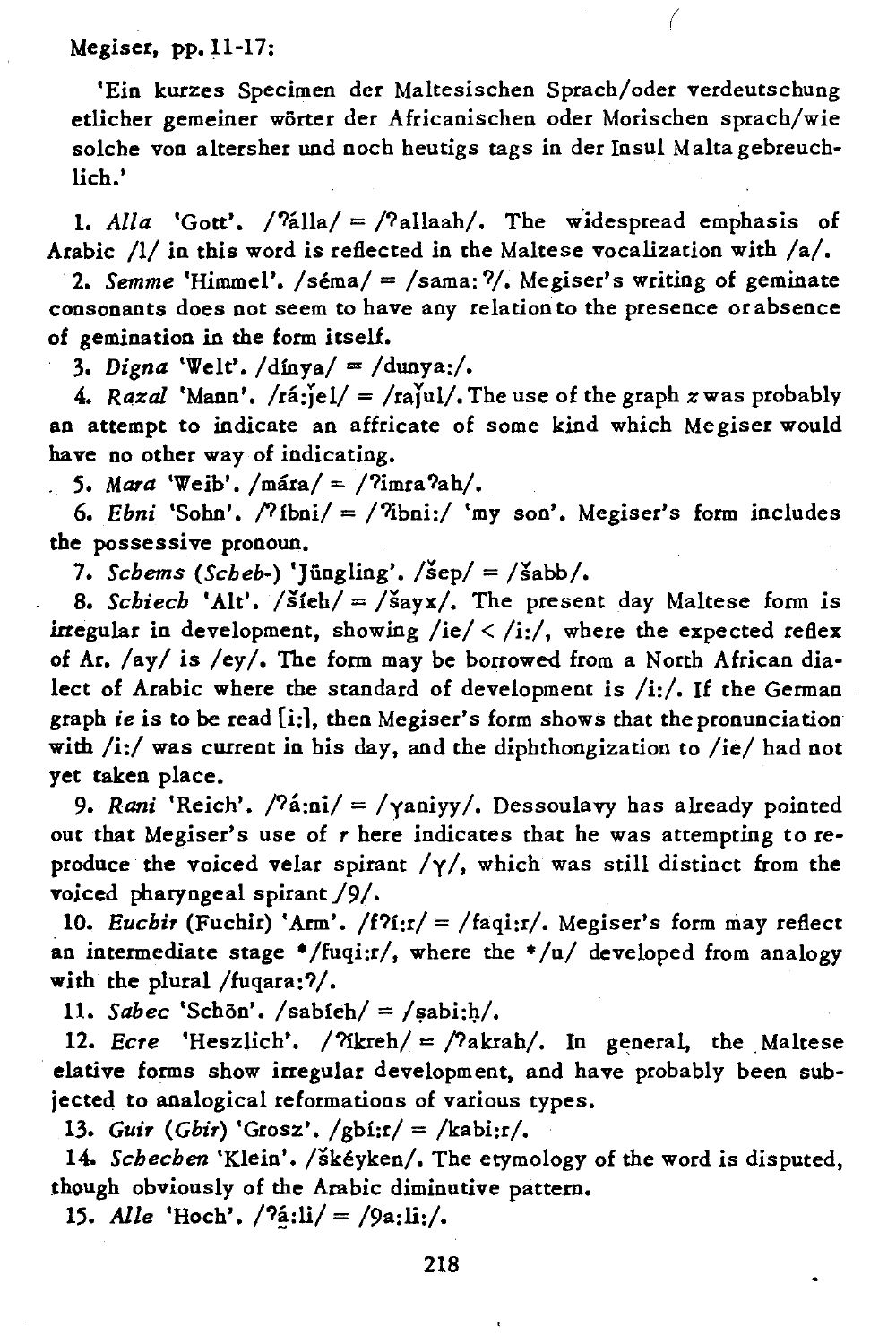16. Nostrane (*h. srane*) 'ein Christ'. /nusra:ni/ = /nusra:niyy/.

17. *Tureo* 'ein Turk'. /tork/ = /turkiyy /. Megiser's form is from Romance rather than from Arabic.

18. *Bachzeb (Bachr--*) 'Schiffman'. /bahri/ = /bahriyy/.

19. *Scit* (Seit) 'ein Fischer'. /sayt/ = /sayd/ 'hunting'. Megiser probably got the wrong word here.

 $20.$  *Chaiat* 'ein Schneider'. /hayyá: $t/ = /x$ ayya: $t/$ .

21. *Racilta (Razal ta-)* 'ein Ehrlichman'. /ra:jel ta-/. The /ta-/ is a genitive particle derived from the 'taa? marbu: $ta'$ , and generalized to use after all nouns, both masculine and feminine. In modem Maltese, the /ra:jel/ *is* frequently left off, and expressions like /talha1i:p/ 'milkman' and /tallaham/ 'butcher' are current. Megiser did not record the rest of the phrase, which could have been anything.

*22. Embliet* 'em Landsman'. In modem Maltese, /bHet/ = /bila:d/ *is*  the plural of /bélt/ 'town'. Megiser's form may come from a phrase like /min bila:d/ 'from (the) country' or the like.

23. Essem (Zessem) 'der Leib'.  $\gamma$ isem/ =  $\gamma$ ism/.

24. Ras 'Haupt'.  $/r\hat{a}$ : s/ =  $/ra$ ?s/.

25. Kalc (Halc) 'Mund'. /hál?/ = /halq/.

*26. Mnieher* 'Nasz'. /mnieher/ = /mana:xir/ 'nostrils'.

27. Einnen 'Aug'. /?ayneyn/ = /9aynayn/ 'two eyes'. Megiser's graph *ei* (as opposed to the graph *ie* in the above and other items) reflects the open diphthong  $[ay]$  conditioned by the preceding  $/9/$ .

28. It 'Hand'.  $/2i$ :t/ = /yad/. The Maltese form, like the same word in many other Arabic dialects, probably goes back to a by-form  $*/2i: d/$ .

29. Tria 'Arm, brachium',  $\frac{\text{drich}}{\text{ch}} = \frac{20}{10}$ . The use of a final a in this form can be taken as an indication that at the time it was recorded, /9/ was still distinct from the other velar and pharygeal spirants in this position. On the initial *t,* see the discussion below.

*30. Bezzile (Rezzile)* 'Fusz'. The modem Maltese word for -'foot' *is*  number 32: /sie?/, glossed by Megiser as 'thigh'. Megiser's form is obscure, but may be connected with the word for 'leg', /rijel/ = /rijl/, if my emendation is correct.

 $31.$  Sabba 'Finger'.  $/sába / = /?işba9/$ .

32. Siech 'Schenkel'.  $\sqrt{\text{sq}^2}$  'foot' =  $\sqrt{\text{sq}}$ ; 'leg'.

*33. Chops* 'Brot'. (hops/ = /xubz/.

 $34.$  *Embit* 'Wein'.  $m\binom{n}{1}$ :  $n\binom{n}{2}$ .

35. Elma 'Wasser'.  $\sqrt{\text{A}}\text{Im}a$  / =  $\sqrt{\text{A}}\text{Im}a$ : ?/ 'the water'. The Maltese form has an agglutinated article.

*36. Summara* 'Flus' (Flote); /zumma:ra/ = /zumma:ra/.

 $37.$  *Hot* 'Fisch'.  $/h\hat{u}_1t$  =  $/hu_1t$ .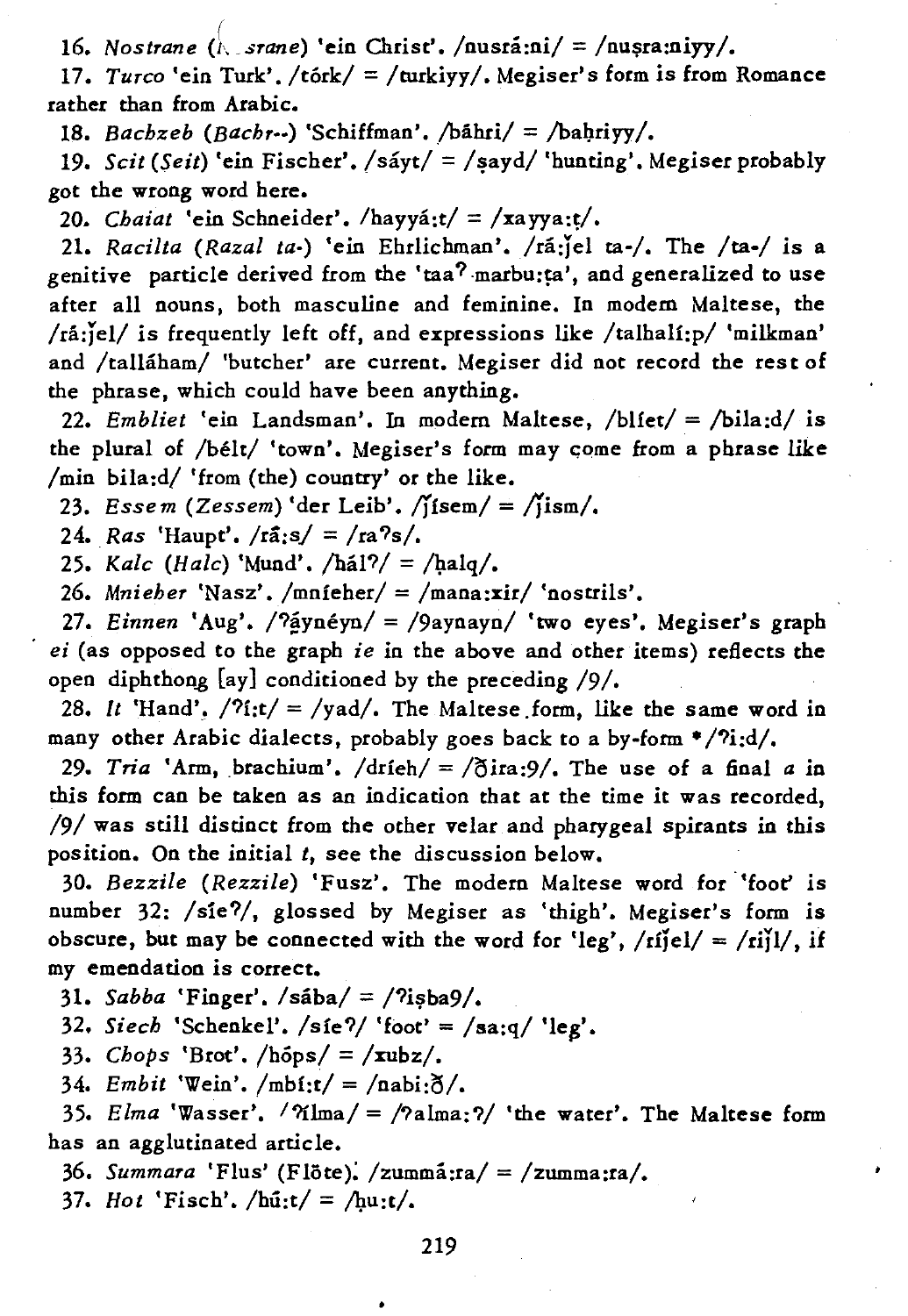38. Lachan (Lacham) 'Fleisch'. /láham/ = /lahm/.

39. Toffia 'Apffel'. /tuffieha/ = /tuffa:ha/.

40. Lancias 'Bim'. /lanja:s/ =  $/$ inja:s/. The Maltese has an agglutinated article.

41. *Sigura* 'Baum'. /siJra/ = /saJara/. Megiser's form probably needs amending, since the graph *gu* would probably indicate a voiced velar stop [g], which seems unlikely in this form.

42. *Veheb* 'Gold'.  $/d\varepsilon:p/ = /\delta ahab/$ . Dessoulavy viewed the *v* in this form as an indication that  $*/\delta/$  was still pronounced as a voiced spirant in Megiser"s day. This seems unlikely in comparison with 29: *Tria =*   $\delta$ ira:9/, and 34: *Embit* = /nabi: $\delta$ /, in both of which the phoneme is rendered as a stop.

43. Ofeda 'Silber'. /fidda/ = /fidda/. Megiser's initial 'o' is enigmatic. *44. Flus* 'Geldt'. /flii:s/ = /fulu:s/.

*45. Sarbon* 'Schuch'. /zarbii:n/ = /zarbu:n/.

*46. Cbtieb* 'Buch'. /kdep/ = /kita:b/.

*47. Tar* 'Hauss'. /da:r/ = /da:r/.

*48. Sotto* 'Bett'. /s6dda/ = /sudda/. Megiser's form probably needs amending, but presents too many difficulties.

49. Eimorro 'Gehen'. /?eyya mmórru/ = /hayya: namurr/ 'let's go!'. Since double letters in Megiser's transcription are no sure guide for gemination, we cannot be' sure whether the Maltese form of his day was the one cognate with Ar. /marr/, or the one current in modern Maltese, which is cognate with /ma:r/ 'to move',

50. Cul 'essen'.  $/k61/ = /k01/$ . This is an imperative. Megiser is inconsistent in choosing which inflected form of a verb to quote.

*51. Nisitop (Nisirop)* 'Trinken'. /nisrop/ 'I drink' = /nasrab/ 'we drink'.

*52. Camer* 'Mon'. /?amar/ = /qamar/.

53. Belt 'Statt'.  $/b$ élt/ =  $/b$ alad/.

*54. Nerquo (Nergbo)* 'Reitten'. /nirgbu/ = /narkab/.

55. Mesicchero (Nesicchero) 'Schiffen'. This is probably the first person plural of a *fa99al-type* verb.

*56. Siemel* 'pferd'. /ziemel/ = /za:miI/.

57. Kelb 'Hund'. /kélp/ = /kalb/.

 $58.$  Kattus 'Katz'.  $/$ <sup>2</sup>attu:s/ =  $/$ qattu:s/.

*59. Far* 'Mauss'. /fa:r/ = /fa?r/.

*60. Borin* 'Raubvogel'. The Maltese is obscure. The first part is to be equated with the element /bu-/ = /?abu:-/, current in many Maltese plant and animal names.

*61. Beheri* 'Geyer'. The Maltese is obscure. It probably refers to a sea bird of some sort.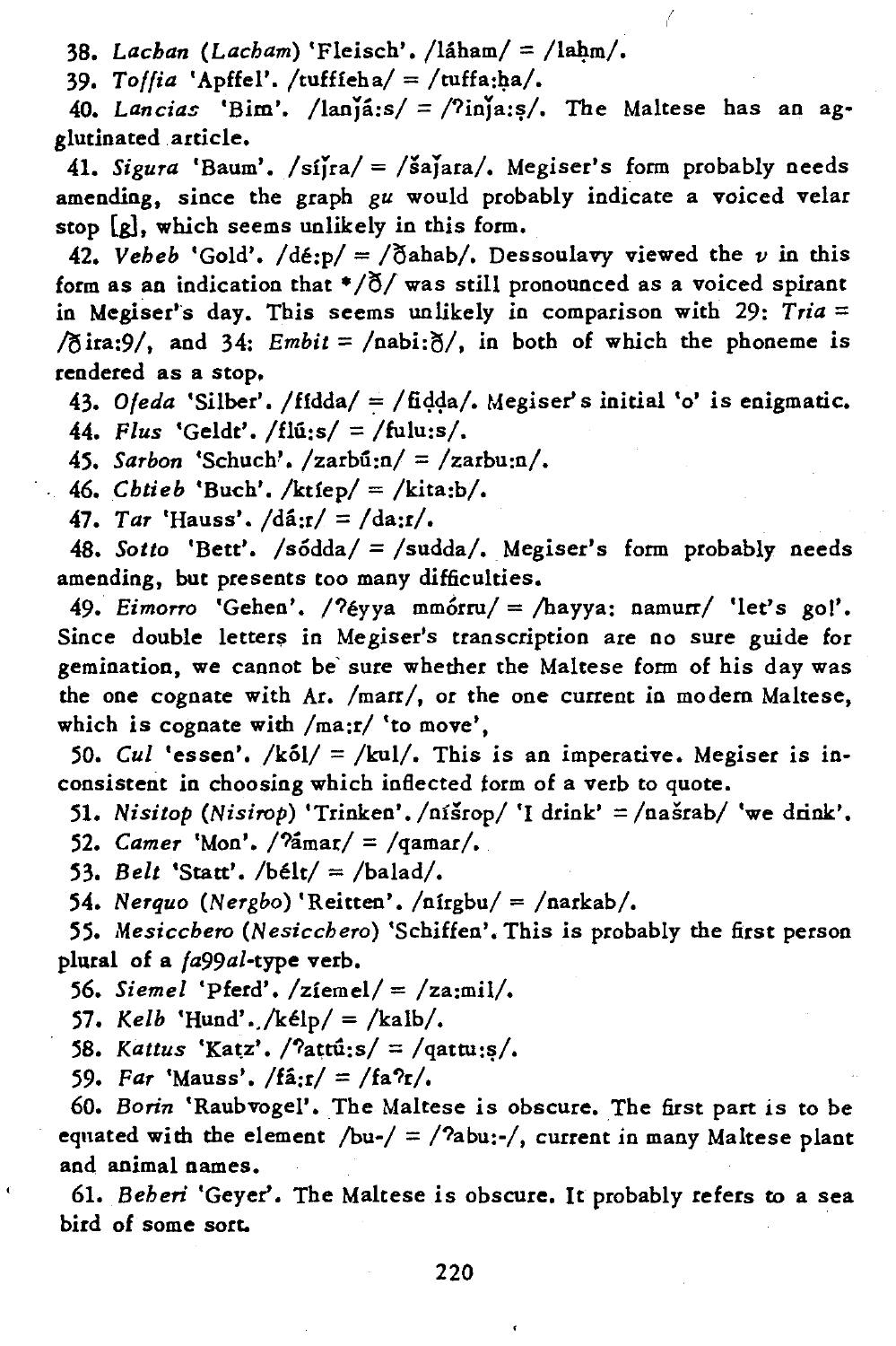62. Sajjak 'Spi...tz'. Both the Geman and the Maltese are obscure, but the Maltese is probably to be related to /zakak/ 'chaffinch'.

63. Asaph 'Sperber'. The Maltese remains obscure, but may be connected with  $\sqrt{2}$ asfú: $r/ = \sqrt{9}$ asfu: $r/$ .

64. Balarg 'habich [sic]'. The Maltese remains obscure.

65. Allas 'Falck'. The Maltese remains obscure.

66. Aroch 'Adler'. The Maltese form is cognate with /?arruxx/ 'Roc, mythological bird'. Modern Maltese does not appear to have preserved the word.

67. Teiep 'schöne heutere zeit'. /tayyep/ = tayyib/.

68. Hasseltrisse 'Bösenwetter'. The first part of the word may be related to /hazí;n/ 'bad' = /hazí;n/ 'sad'. The -trisse remains obscure.

69. Schini 'ein Galee'. /ší;ni/ = /ši;ni;/.

70. Riech 'Wind'. /rich/ = /ri:h/.

71. Guart 'Rosen'. /wart/ = /ward/.

72. Schiobo 'Kätz'. /Šabó/. According to Barbera,<sup>3</sup> who quotes Falzon, the Maltese comes from French /žabo/ 'frill of a shirt'.

73. Stragel 'Quitten apffel'. /sfárjel/ = /safarjel/. Megiser's form may be a misprint, but there could equally well have been a metathesis in a form of this nature.

74. Char 'Cucummer'.  $/hy\hat{a}$ :  $r/ = /xiya$ : r/.

75. Tin 'Feigen'. /ti:n/ = /ti:n/.

76. Ecnep (Einep) 'Trauben'.  $/$ ?énep $/$  =  $/9$ inab $/$ .

77. Alla scleb 'Gott grüsz euch'. The first word is obviously to be connected with /'alla:h/, the second is obscure. It is possible that emendation to (selem) may be correct, connecting the form with modern / séllem/ 'to greet' =  $/sallama/$ .

78. She elcit 'ein Guten Morgen'. The modern Maltese word for 'moming' is  $z\beta$ ieh/ =  $\beta$ saba;h/. Megiser's form needs emending, but presents too many difficulties. The elcit may be equivalent to  $/\hat{\text{hayr}}$  =  $/\text{xayr}$  'good', with a prefixed definite article and a  $t$  misprinted for  $r$ . The phrase would be like modem Arabic / saba:h ilxé:r/ 'good morning'.

79. Belt elcita 'Guten abend'. The Maltese is obscure. The elcita appears to be a feminine form of the elcit above. Perhaps we should emend the first word to (lelt) and equate it with the word for 'night',  $/$ léyl/ = /layl/. The *t* would be a representation of the  $taa^2$  marbu: ta of the singulative /leyla/.

80. Nesi ceiri 'Gott danck euch'. /nízzi háyr/ = /nijzi: xayr/ 'we thank'. Ceiri may be equated to /xayri:/ 'my thanks'.

81. Alla jack 'Gott behüt euch'. The phrase is probably equivalent to <sup>3</sup> D.G. Barbera, *Dizionario Maltese-Arabo-Italiano* (Beyrouth, 1939).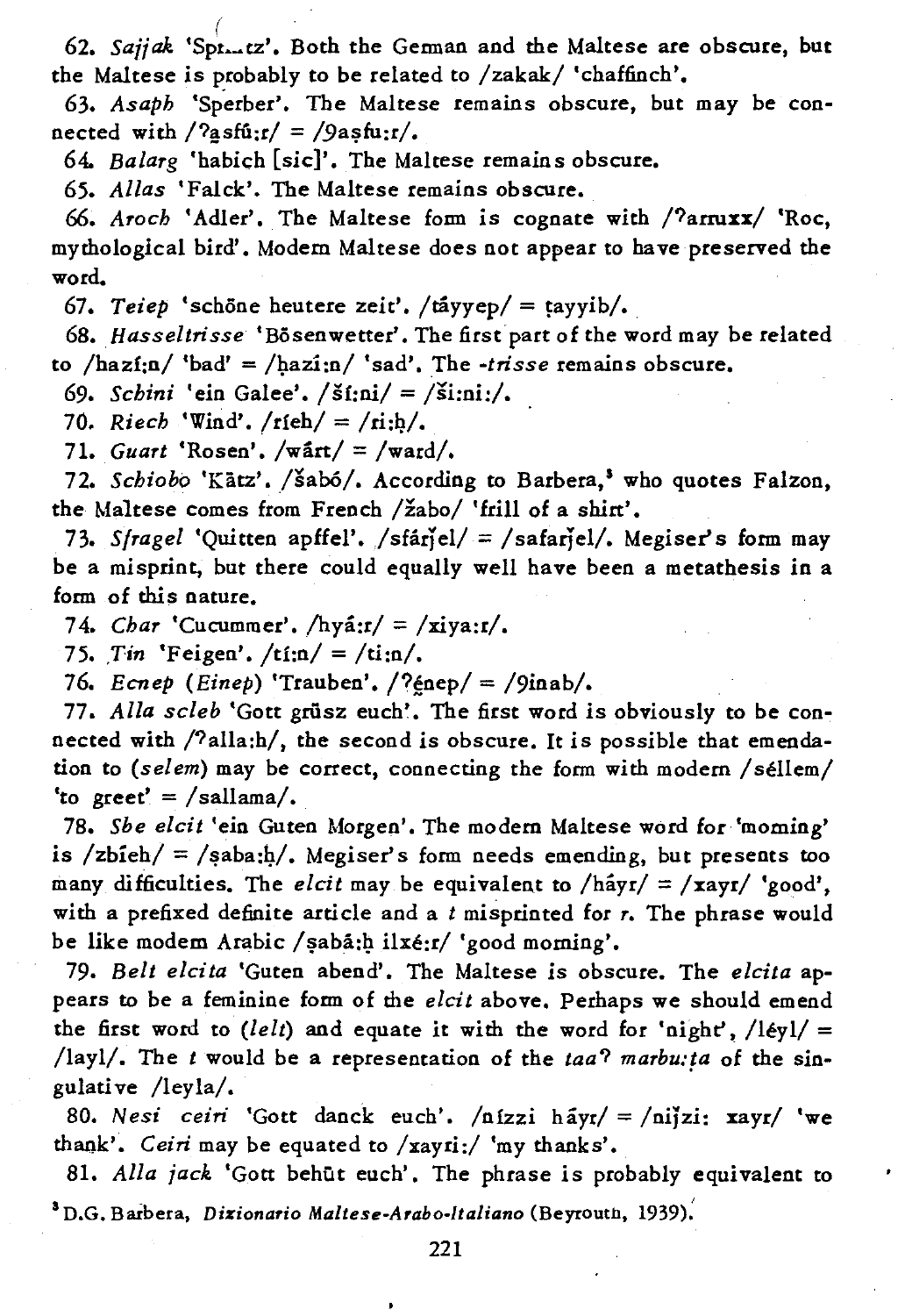/'alla:hu ma9ak/ 'God (be) with you', in modern Maltese /'alla mi:vak/.

82. Ve mort ve conto 'Wo seit ihr gewest'. /féyn mórtu- féyn kóntu/ = /'ayna murtum--'ayna kuntum/. The phrase appears to mean 'Where did you all go--where were you all'.

83. Cale amar 'Wils Gott/geliebts Gott'. /kallayámar/ = /kalla:hu ya?mur/ 'as God wishes'. The prefixed /k/ is equated in modem Maltese with /yék/ 'if', of doubtful origin.

84. lena 'Ich bin'. /yéna/ = /?ana:/.

85. Entiboa 'Du bist'. Megiser has interpreted two words as one: entiis the same as modern /  $\gamma$ nti/ = /?inti/ 'you'. It is feminine singular in Arabic, but is a free variant of /'int/ in Maltese, which makes no distinction here between masculine and feminine. The -boa is the same as modern  $\sqrt{2}u$ :wa/ = /huwa/ 'he'. The use of the third person masculine singular independent pronoun as a copula survives in modem Maltese, but is generally reduced to  $/\hat{\mathrm{u}}$ :/.

86. Hua 'Der ist'. Either this or the preceding -hoa is probably a misprint. It is possible that a stress difference could account for the difference in vowel.

87. Lachanat 'Wir seind'. /?ahna/ = /nahnu/. The initial  $l$  may represent a change  $/n/2/1$ , seen also in item 68. The modern /?ahna/, corresponding to the form current in most other dialects, is not a development from Megiser's form or the one current in Classical Arabic, but represents what must have been an alternative form in Proto-Arabic.

88. Quachat (Guachat) 'Eins'. /wiehet/ = /wa:hid/.

89. Fne 'Zwey'.  $/m \epsilon y n / = \ell i \theta n a y n'$ . Dessoulary<sup>4</sup> took the f in this form as an attempt by Megiser to record some sort of voiceless spirant, presumably  $/ \theta /$ , an indication that it had not gone to  $/t /$  before Megiser's day.

90. Fliesan (Fliefan) 'Drey'. /tlieta/ = / $\theta$ ala: $\theta$ a/. This is another example of Megiser's use of  $f$  to indicate voiceless spirant. The final  $-n$ remains obscure.

91. Herba 'Vier'. /? érba/ = /? arba9a/. The initial b- may be a typographical mixup, and Megiser may have recorded the form as \*erbaba. See below the word for 'seven'.

92. Camsa (Chamsa) 'Fünff'. /hamsa/ = /xamsa/.

93. Seta 'Sechs'. /sítta/ = /sitta/.

94. Sebaha 'Siben'. /séba/ = /sab9a/. Megiser's use of  $-b$ -'here is probably an attempt to represent the reflex of the /9/.

95. S/niema (S/miena) 'Acht'. / tmienya/ = /  $\theta$ ama;niya/. The use of s/ here is obscure.

 $4$  op. cit.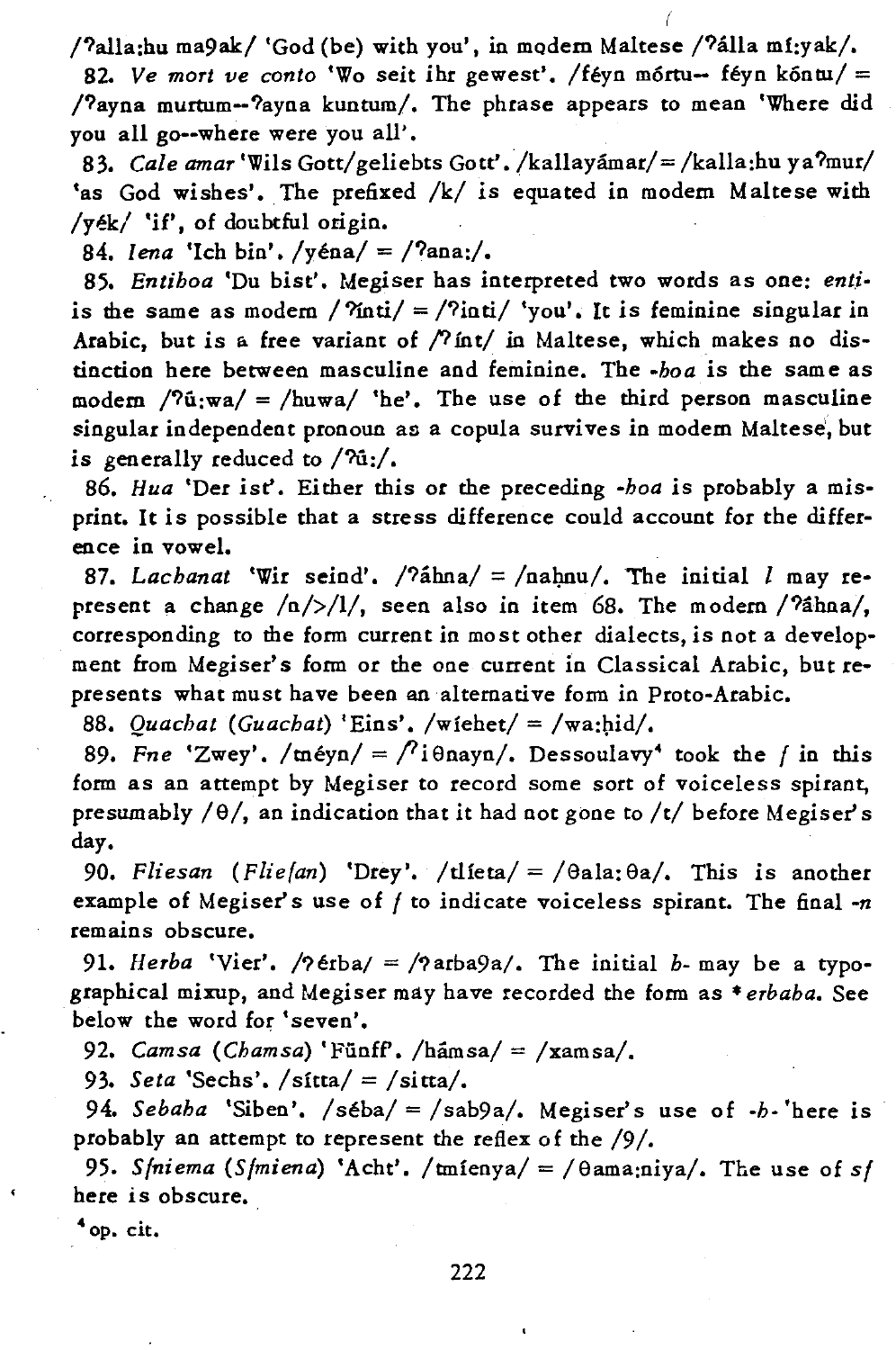( *96. Tesa* 'Ne\.- *Idfsal* = *ltis9a/.* One of the most puzzling problems of Maltese historical phonology *is* why the modem Maltese word for 'nine! begins with *Idl* instead of the expected *It/.* Sutcliffe's· explanation that the *Isl* voiced to *Iz/,* causing the *It I* to voice to *Idl,* whereupon the /z/ devoiced back to /s/, is unacceptable. Similarly unacceptable is Dessoulavy's' contention that Megiser, as a German, was congenitally incapable of distinguishing an initial *Idl* from an initial *Itl,* since Ger~ mans can and do make this distinction in their own language, and presumably could in Megiser's day. Speakers of English, however, have difficulty in hearing the distinction that Germans make, since the German allophones are different from the English allophones. The fact remains that Megiser did record some words with.t which begin with *Idl* in modem Maltese, like *Tar* 'house', modern /da:r/, and *Tria* 'arm', modern /drieh/, forms which the comparative evidence indicates were always pronounced with /d/. He also recorded with *t* words which begin with /d/ in modem Maltese, like *Tesa* 'nine', modern /disa/, and *Tesatasch* 'nineteen<sup>it</sup>, modem /tsata:s/ (at an earlier stage \*/disata:s), which the comparative evidence indicates were once pronounced with /t/. Note, however, that he records the related word for 'ninety' with initial *d: Dischin,* modem. /dis<sub>é</sub>yn/. I do not think the two cases have anything to do with each other. In the first case, it is probable that Megiser used a *t* to indicate an emphatic  $*/d/$ , and which would have developed in the words under question through proximity to /r/ and /a:/. The vocalization of modern Maltese words like /da:r/ 'house', /na:r/ 'fire', as well as the evidence from other dialects, shows that /r/ next to /a:/ was emphatic at a previous stage of the language. This emphasis influenced neighboring sounds, and was still present in Maltese when Megiser recorded these forms. It has since disappeared from Maltese, but its effect can be seen in vocalizations such as  $/\hat{a}$ :/, as opposed to the non-emphatic reflex  $/ie/$ .

In the second case, we are not dealing with sound change, but with sound substitution. There are no phonological factors that could have changed *It I* to *Idl* in the words related to 'nine' in Maltese, so the explanation of the forms must be sought elsewhere. Megiser's list gives us a clue. I consider his record accurate: the words for 'nine' and 'nineteen' began with /t/, and the form for 'ninety' began with /d/. What Megiser has preserved for us is analogical change in mid-stream, so to speak. Mutilation of numbers for purposes of concealment is a feature of Mediterranean culture.<sup>7</sup> The word for 'ninety' had suffered a mutilation of this Mutilatic<br>ranean c<br>\*op. cit. \*

,

<sup>7</sup>Ph. Marçais, Le parler arabe de Djidjelli (Paris, n.d.).

Ωĭ.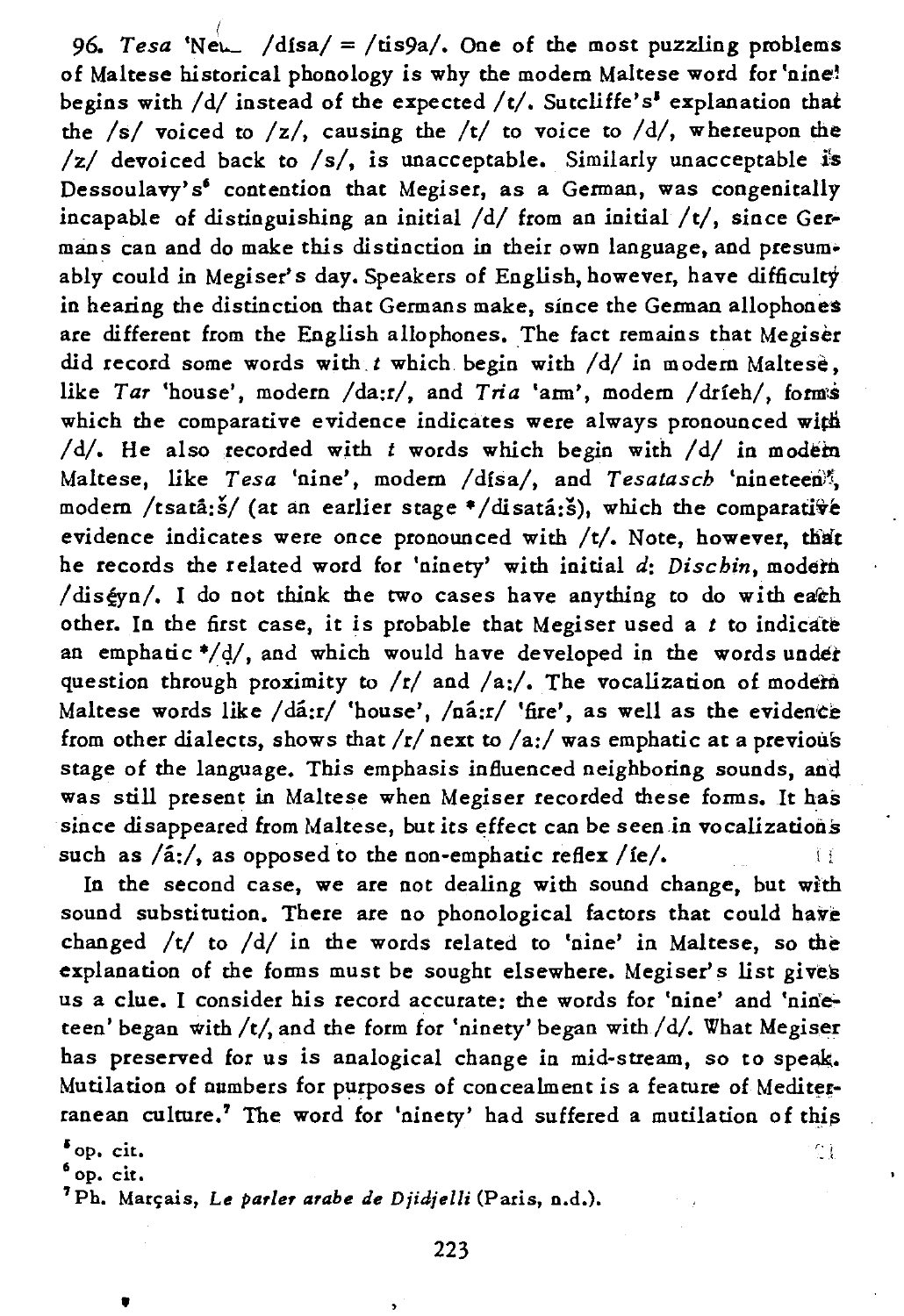type in Maltese prior to Megiser's visit to Malta, perhaps pecause of some magical or other special reason. The mutilation was probably recent, because the related words for 'nine' and 'nineteen' had not yet been affected by the analogical change that subsequent to Megiser's departure did affect the words to the extent of changing their initial  $/t/$  to  $/d/$  to coincide with the initial  $/d/$  of 'ninety'. The regular reduction of unstressed vowels in open syllables and the subsequent devoicing of the / d/ before a voiceless /s/, both of which are regular developments in Maltese, brought about the modern form of 'nineteen' with the initial /t/, fortuitously restoring the original sound.

(

 $197.$  Assara 'Zehen'. /? $\tilde{a}$ sra/ = /9asara/.

. 98. *Tash* 'Eilf'. /hdá: $\zeta/ =$  /?ahada 9asar/. The modem vocalization indicates that the  $/d/$  comes from an earlier  $*/d/$ , again recorded here by Megiser with *t.* 

 $/$ 99. Fnas (Fnash) 'Zwölff'. /tná:š/ = /iθna: 9ašar/.

100. *Flietash* 'Dreyzehen'. /tlittá:š/ = / 0ala: 0ata 9ašar/.

101. Herbatasch 'Vierzehen'. */P* erbatá:š/ = /*P* arba9ata 9ašar/.

*. :102. Chamsatasch* 'Funffzehen'. /hmisca:s/ = /xamsata 9asar/.

*103. Setasch* 'Sechzehen'. /sitta:s/ = /sittata 9asar/.

104. Sebatasch 'Siebenzehen'. /zbata:s/ = /sab9ata 9asar/.

*105. Sfniematasch (S/mientasch)* 'Achtzehen'. /tminta.:s/ = /9ama:niyata 9asar/.

*106. Tesatasch* 'Neunzehen'. /tsata:s/ = /tis9ata 9asar/.

 $\frac{107}{100}$ . *Aszrin* 'Zwanszig'. /?ošrí:n/ = /9ašri:n/.

*†108. Quachat (Guachat) aszirin* 'Ein und zwanszig'. /wiehed u?osri:n/ = V:wa:tIid wa9asri:a/.

*109. Flieti (Flietin)* 'Dreissig'. /tletf:n/ = / 9ala: 9i:n/.

 $410.$  *Herbin* 'Vierszig'.  $\sqrt{?}$  erbéyn/ =  $\sqrt{?}$ arba9i:n/.

Ill. *Chamsin* 'Funffszig'. /hamsi:n/ = /xamsi:n/.

112. *Setin* 'Sechszig'.  $/sittin/ = /sitti:n/$ .

*113. Sebei (Sebein)* 'Siebenszig'. /seb§yn/ = /sab9i:n/.

114. *SfTemi (Sfmenin)* 'Achszig'. /tmenf:n/ = /9ama:ni:n/ •

115. *Dischin* 'Neunszig'. /diséyn/ = /tis9i:n/.

116. *Mia* 'Hundert'. /mfyya/ = /mi?a/.

1.17. *Metein* 'Zwey hundert'. /miteyn/ = /mi?atayn/.

lIB. *Flehmia (Flefmia)* 'Drey hundert'. /t11't miyya/ = /9ala: 9umi?a/.

-n9. *HeTbamia* 'Vier hundert'. /?erba mfyya/ = /?arba9umi?a/.

*lt20. Chamsmia* 'Filnff hundert'. /hames miyya/ = /xamsumi?a/.

121. *Elf* 'Tausent'.  $/$ ''/elf/ =  $/$ 'alf/.

Megiser closes with the following statement: